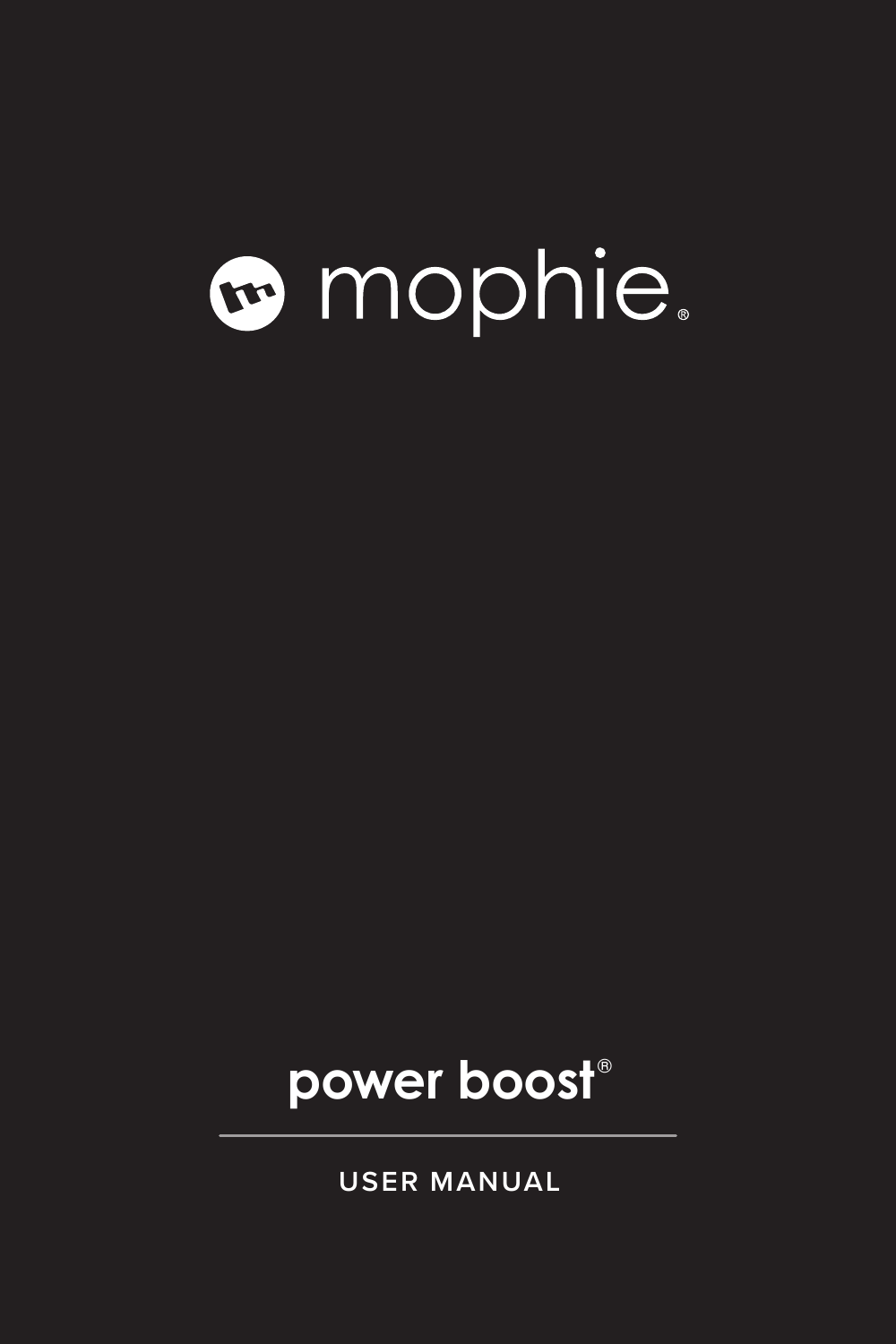#### **power boost:**



**power boost XL:**



NOTE: These products do not support pass-through charging.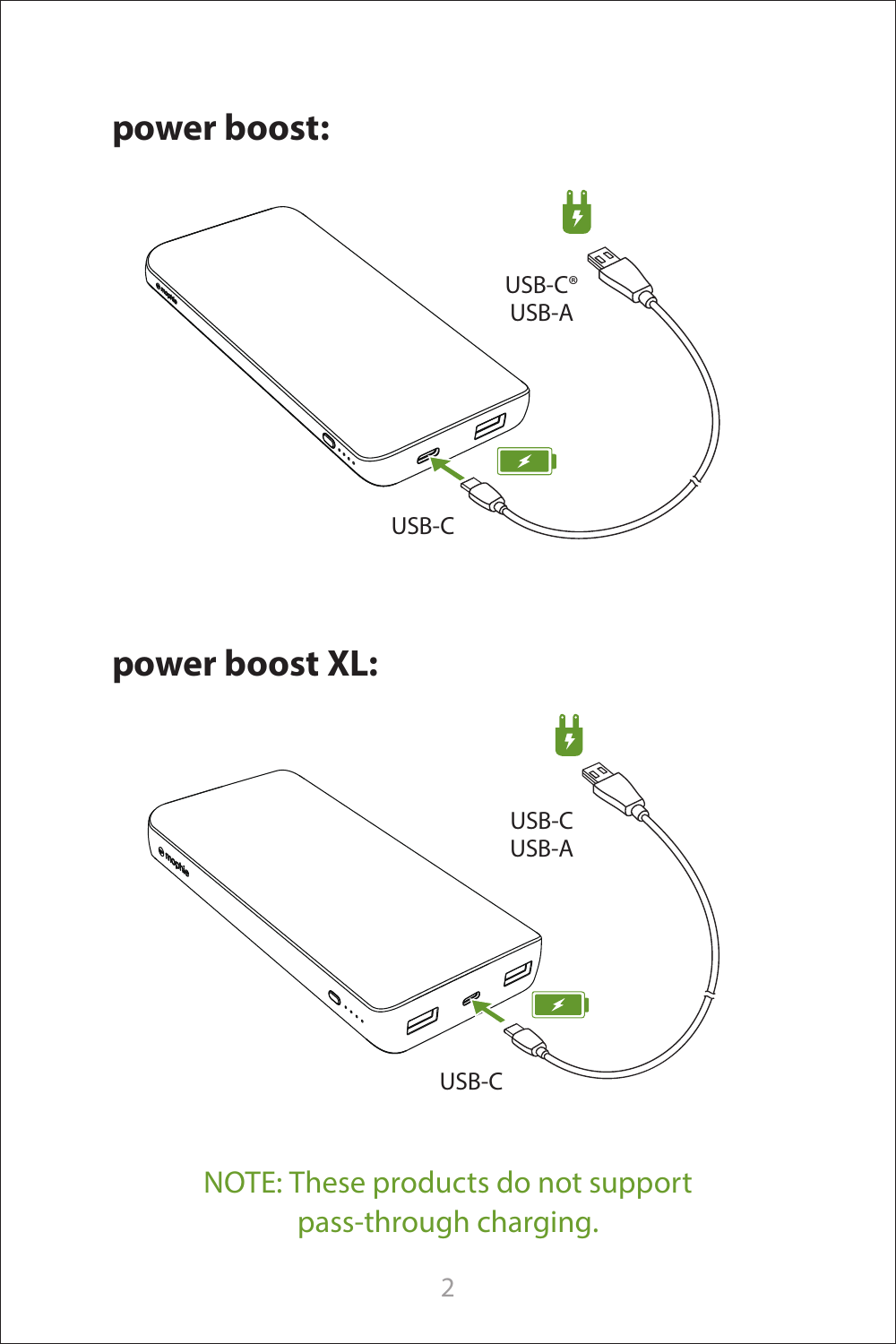

#### **power boost:**

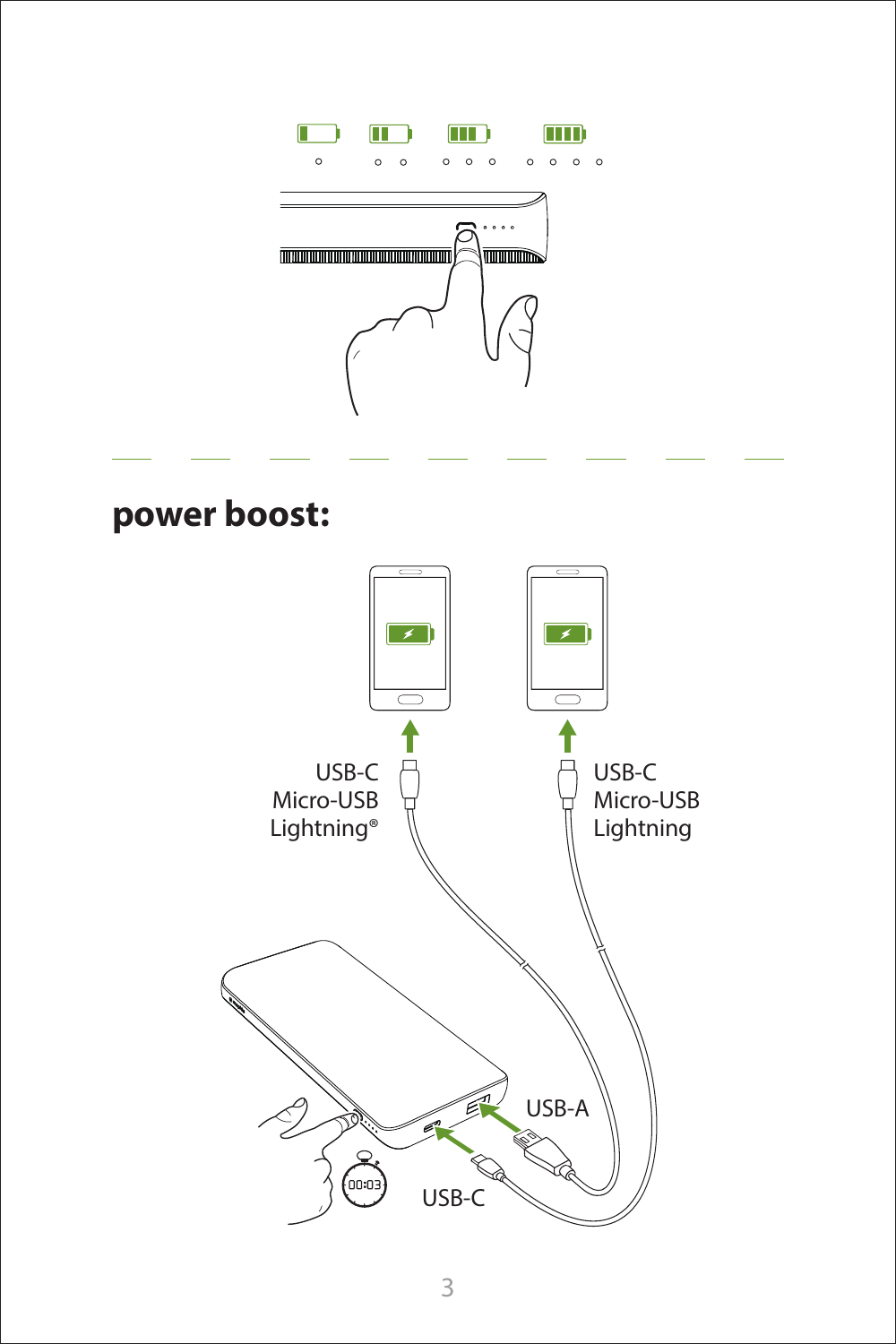#### **power boost XL:**

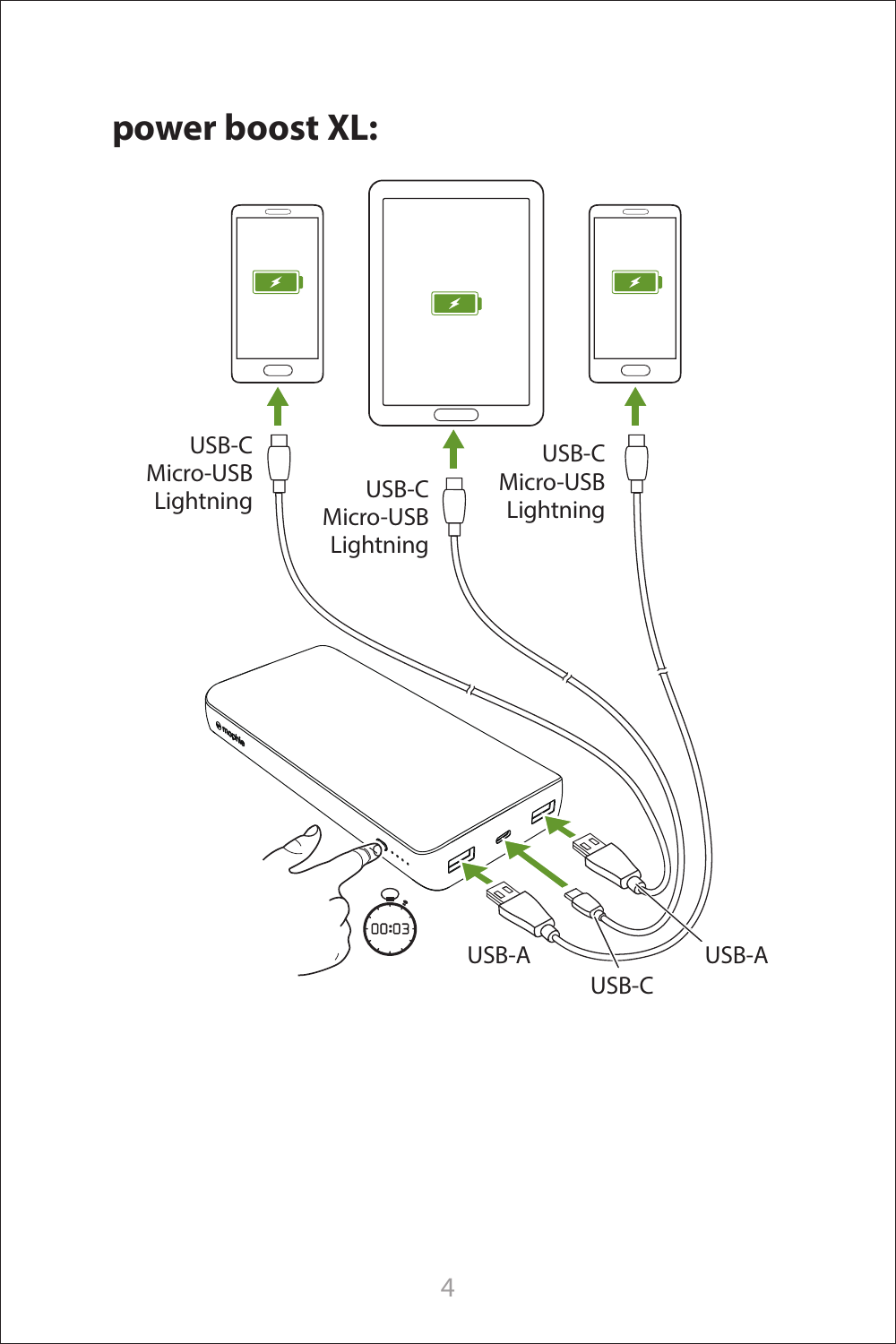#### **EN**

#### **Warranty**

At mophie, we are dedicated to making the best quality products. To back this up, this product is warranted for 2 years. For full details regarding warranty terms, exclusions and limitations, please visit: mophie.com/warranty. This warranty does not affect any statutory rights that you may be entitled to. Keep a copy of your purchase receipt as proof of purchase. Be sure to register your product at mophie.com.

#### **IMPORTANT SAFETY INSTRUCTIONS WARNING**

Read all instructions and warnings prior to using this product. Improper use of this product may result in product damage, excess heat, toxic fumes, fire or explosion, for which damages you ("Purchaser"), and not mophie llc ("Manufacturer") are responsible.

- **E** Before using your power boost portable battery for the first time, fully charge it (so that pressing the charge status button lights all four status LEDs).
- **E** Do not store product in high-temperature environment, including heat caused by intense sunlight or other forms of heat. Do not place product in fire or other excessively hot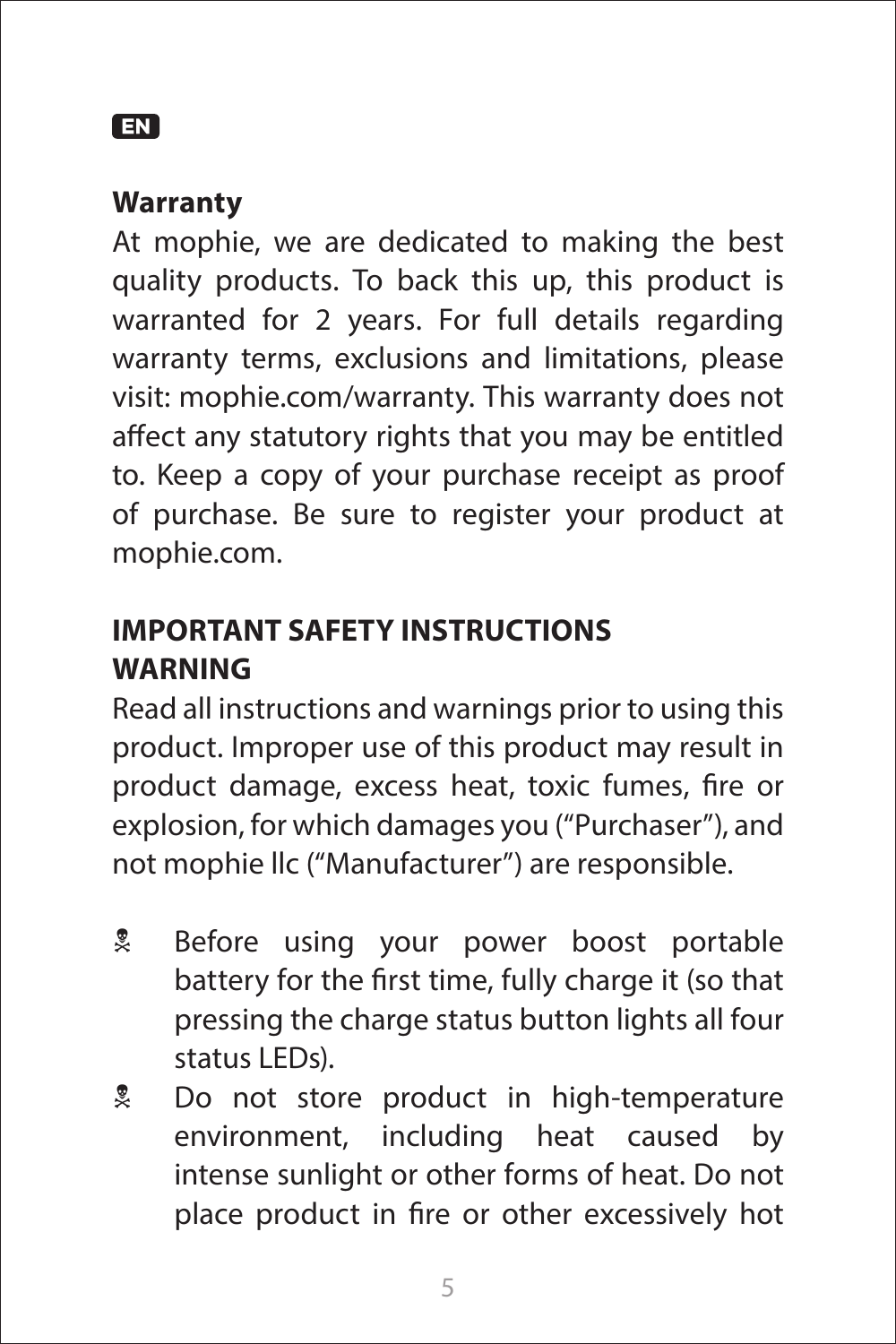environments. Exposure to fire or temperature above 212°F (100°C) may cause explosion.

- **X** This product should be operated only in openair conditions. It should not be operated in an enclosed, unventilated space such as a carrying bag, pocket, purse or bedding. Failure to follow these instructions may damage the product by overheating.
- **Do not disconnect the power boost battery** from a connected device while the device is charging—wait until the device is fully charged.
- **EX** Be cautious of drops, bumps, abrasions, or other impacts to this device. If there is any damage to the device such as dents, punctures, tears, deformities, or corrosion due to any cause, discontinue use.
- **No not expose the portable battery to rain or snow.**
- **Do not put fingers or hands into the product.**
- **D** not disassemble this device or attempt to repurpose or modify it in any manner.
- $\stackrel{\bullet}{\mathcal{R}}$  For questions or instructions for the various ways to charge this device, refer to the illustrations in this quick-start guide.
- **We Use of a power supply or charger not recommended** or included by mophie may result in a risk of fire or injury to persons.
- **Do not use the portable battery in excess of** its output rating. Overloading outputs above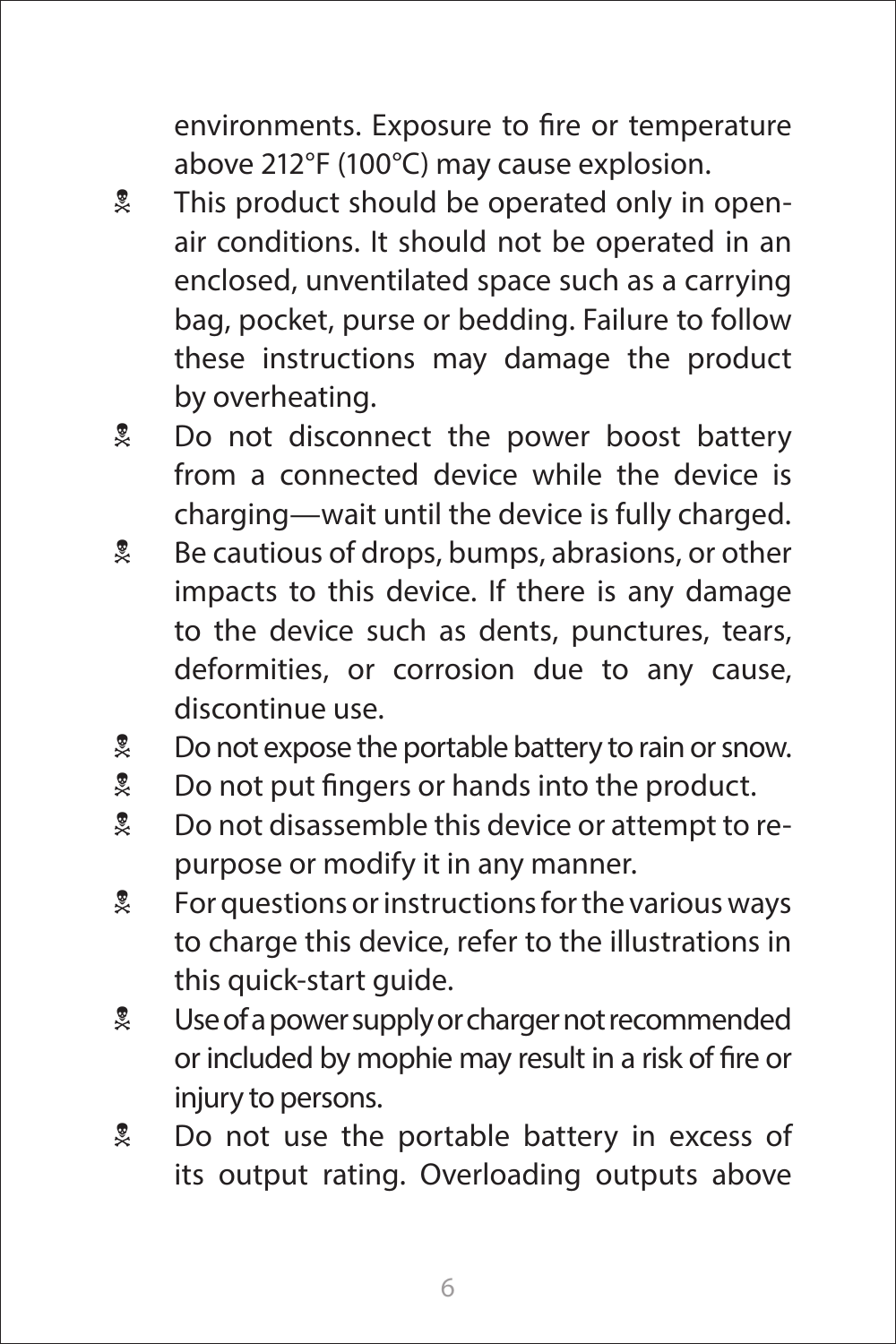rating may result in a risk of fire or injury to persons.

- $\stackrel{\bullet}{\bullet}$  Do not attempt to replace any part of this device.
- **If this device is accessible to or may be used** by a minor, purchasing adult agrees to be solely responsible for providing supervision, instruction, and warnings. Purchaser agrees to defend, indemnify, and hold Manufacturer harmless for any claims or damages arising from unintended use or misuse by a minor.
- **All products have gone through a thorough** quality assurance inspection. If you find that your device is excessively hot, is emitting odor, is deformed, abraded, cut or is experiencing or demonstrating an abnormal phenomenon, immediately stop all product use and contact Manufacturer.
- **EXECUTE:** Never dispose of batteries in the garbage. Disposal of batteries in the garbage is unlawful under state and federal environmental laws and regulations. Always take used batteries to your local battery-recycling center.
- **W** Switch off the portable battery when not in use. The portable battery will automatically switch off when disconnected from a device.
- **Any changes or modifications not expressly** approved by the party responsible for compliance could void the user's authority to operate the equipment.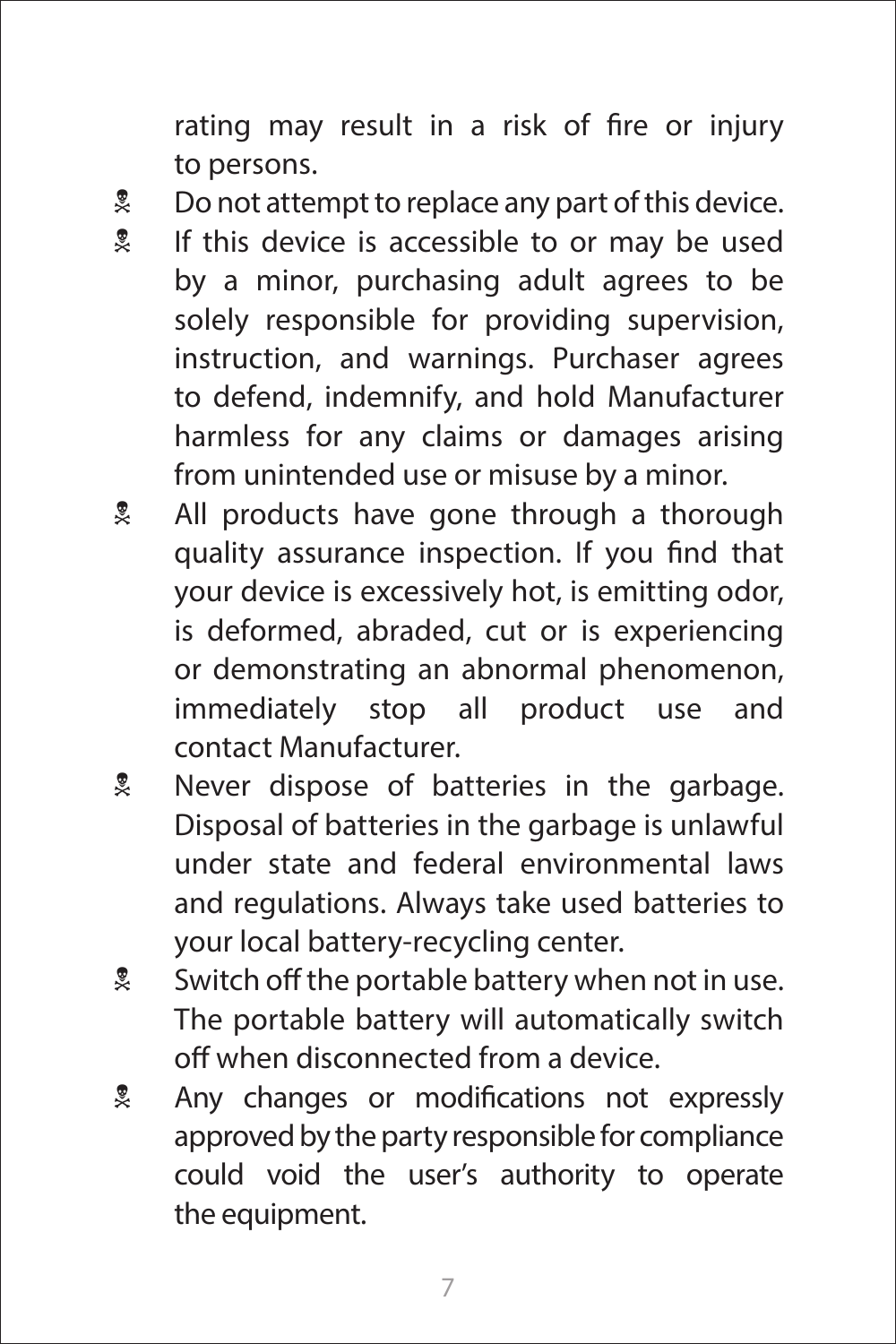#### **SAVE THESE INSTRUCTIONS**

#### **Legal**

Manufacturer shall not in any way be liable to you or to any third party for any damages you or any third party may suffer as a result of use, intended or unintended, or misuse of this product in conjunction with any device or accessory other than the appropriate device for which this product is designed. Manufacturer will not be responsible for any damages you or any third party may suffer as a result of misuse of this product as outlined above. Purchaser agrees to defend, indemnify, and hold Manufacturer harmless for any claims or damages arising from unintended use or misuse, including use with an unintended device.

This device complies with part 15 of the FCC Rules and RSS-Gen of IC Rules. Operation is subject to the following two conditions: (1) This device may not cause harmful interference, and (2) this device must accept any interference received, including interference that may cause undesired operation.

NOTE: This equipment has been tested and found to comply with the limits for a Class B digital device, pursuant to part 15 of the FCC Rules. These limits are designed to provide reasonable protection against harmful interference in a residential installation. This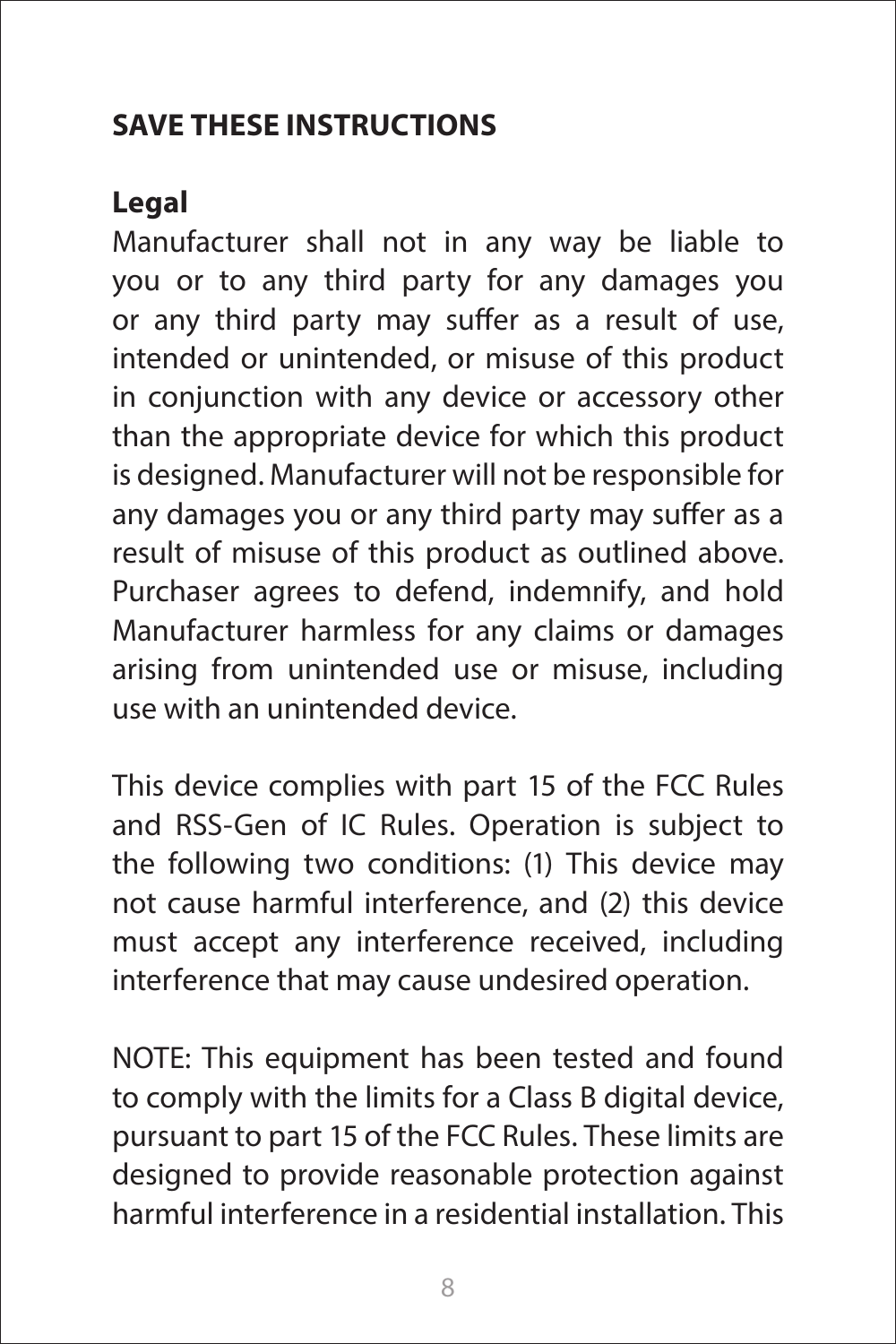equipment generates, uses, and can radiate radio frequency energy and, if not installed and used in accordance with the instructions, may cause harmful interference to radio communications. However, there is no guarantee that interference will not occur in a particular installation.

If this equipment does cause harmful interference to radio or television reception, which can be determined by turning the equipment off and on, the user is encouraged to try to correct the interference by one or more of the following measures:

- Reorient or relocate the receiving antenna.
- Increase the separation between the equipment and receiver.
- Connect the equipment into an outlet on a circuit different from that to which the receiver is connected.
- Consult the dealer or an experienced radio/TV technician for help.

CAUTION: To comply with the limits of the Class B digital device, pursuant to Part 15 of the FCC Rules, this device must be used with certified peripherals and shielded cables. All peripherals must be shielded and grounded. Operation with noncertified peripherals or non-shielded cables may result in interference to radio or reception.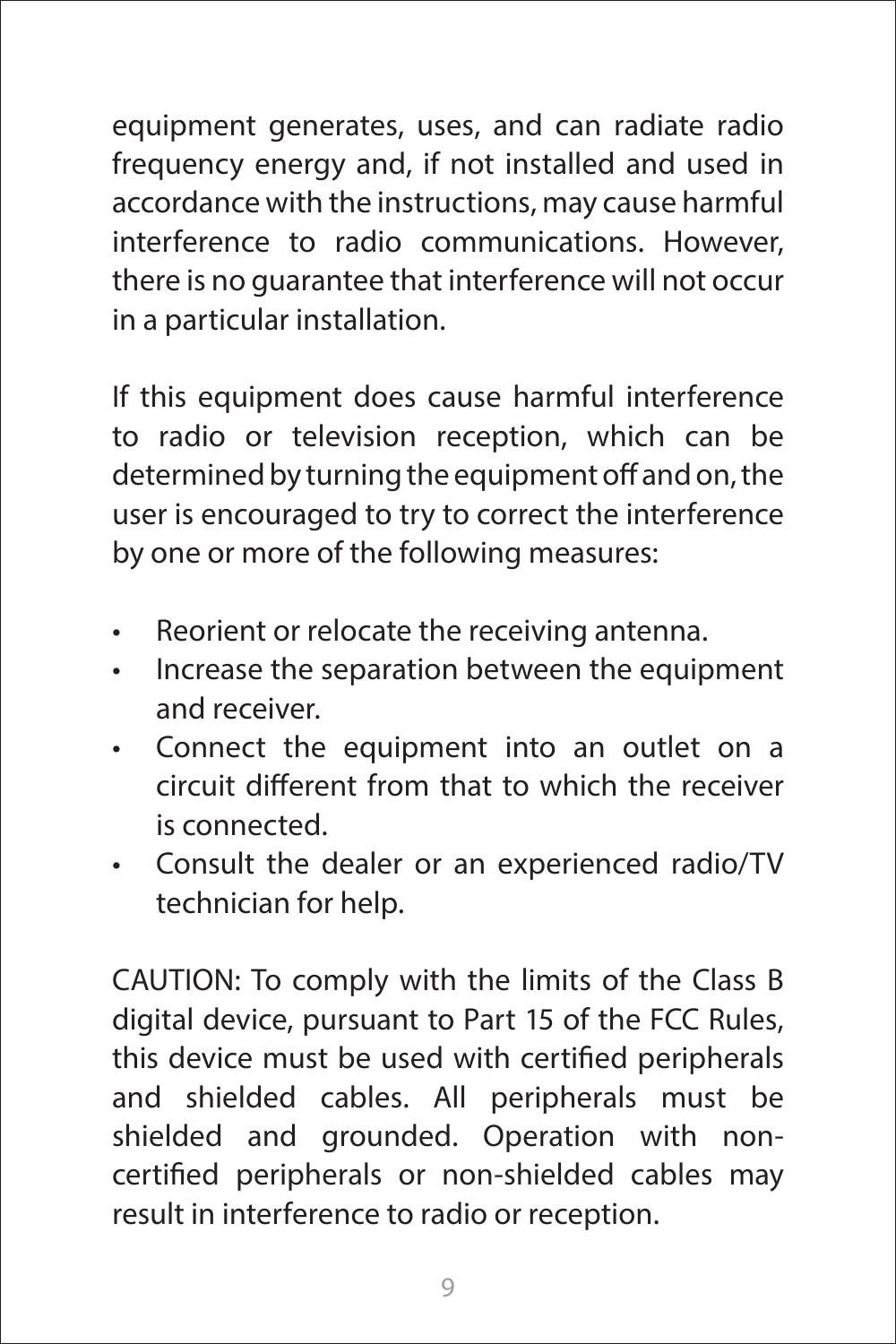Any changes or modifications not expressly approved by the party responsible for compliance could void the user's authority to operate the equipment.

MODIFICATION: Any changes or modifications of this device could void the warranty.

THIS DEVICE CONFORMS TO UL STD. 62368-1. CERTIFIED TO CSA STD. C22.2 NO. 62368-1. CONFORMS TO UL SUBJECT 2056.